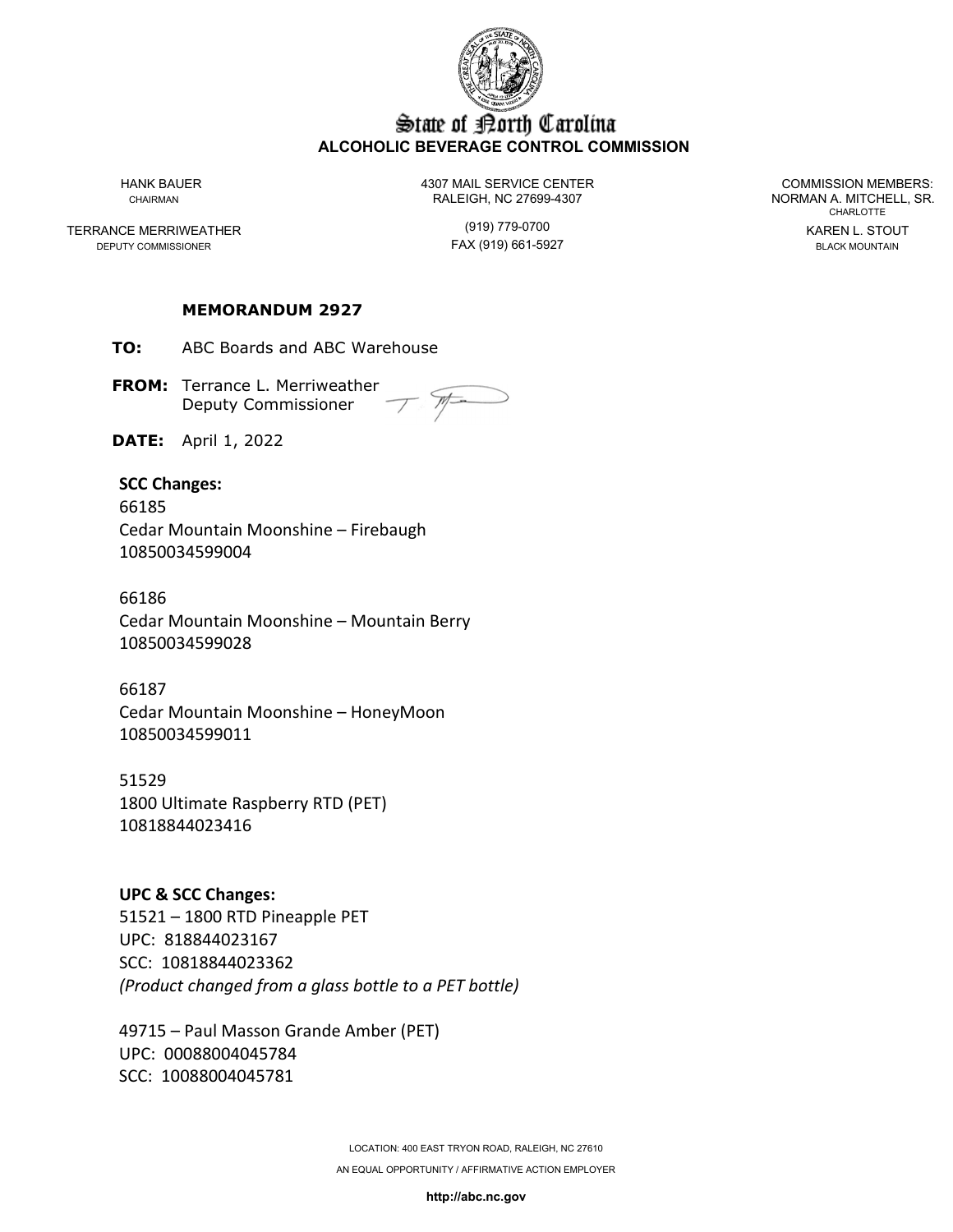Memorandum 2927 Page **2** of **5**

> 49703 – Paul Masson Grande Amber VSOP UPC: 00088004045470 SCC: 10088004045477

### **Remit To Address Update:**

Lonerider Spirits 8816 Gulf Court, Suite 100 Raleigh, NC 27617

Saloon Spirits 335 Turkey Tree Road Spicewood, TX 78669

Copper Fox Distillery 901 Capitol Landing Road Williamsburg, VA 23185

Dry Fly Distilling PO Box 368 Spokane, WA 99210-0368

**SPA Removal:** 65367 – Casamigos Anejo April/May SPA removed

#### **Broker Changes:**

The broker for the following Park St Imp/ Spirited Cocktails (#1012) products is now RNDC – Dogwood Division **effective immediately:**

|  |  |  |  | 51824 Park St Imp/ Spirited Cocktails Canteen Black Cherry \$12.95 2.13L 10 Special Order Republic National - Dogwood Div    |
|--|--|--|--|------------------------------------------------------------------------------------------------------------------------------|
|  |  |  |  | 51825 Park St Imp/ Spirited Cocktails Canteen Pineapple   \$12.95 2.13L 10   Special Order   Republic National - Dogwood Div |
|  |  |  |  | 51826 Park St Imp/ Spirited Cocktails Canteen Strawberry \$12.95 2.13L 10 Special Order Republic National - Dogwood Div      |
|  |  |  |  | 51827 Park St Imp/ Spirited Cocktails Canteen Watermelon \$12.95 2.13L 10 Special Order Republic National - Dogwood Div      |

The broker for the following Global Beverage Team (#0790) product is now RNDC – Cardinal Division **effective immediately:**

[00832](https://pricing.abc.nc.gov/item/item.aspx?action=filing&filing=128418&item=18955) [Global Beverage Team LLC](https://pricing.abc.nc.gov/biz_whiz/business_form.aspx?parent=item&BID=1104) [Azteca Azul Plata](https://pricing.abc.nc.gov/item/item.aspx?action=filing&filing=128418&item=18955) \$24.95 .75L 80 Listed Republic National - Cardinal Div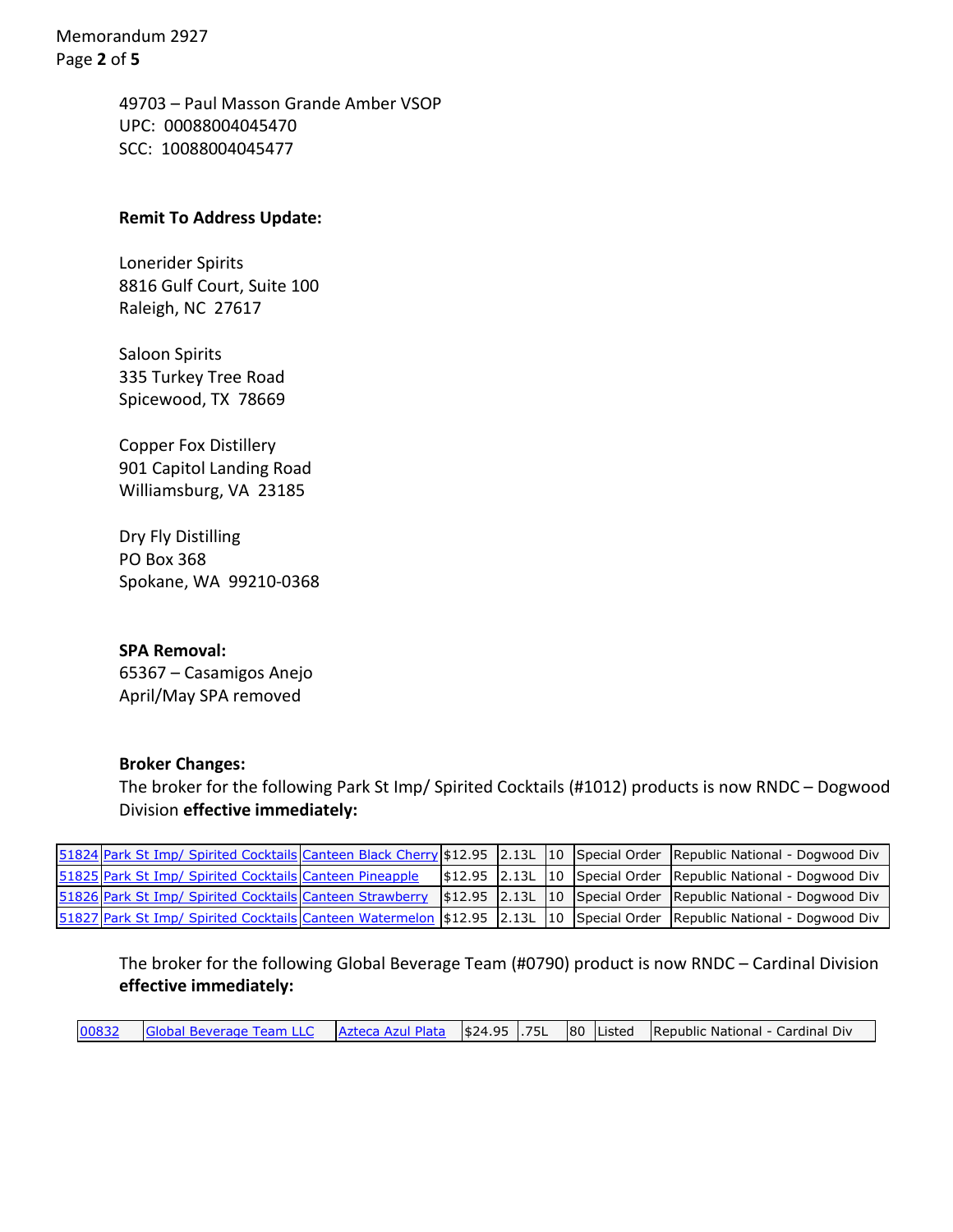The broker for the following Glass Revolution Imports (#0364) product is now Dorado Rock Brokerage **effective immediately:**

| 34490 | Amrut Spectrum 004 Single Malt                         | \$187.20   | .75L  | 100   | Dorado Rock (brokerage) |
|-------|--------------------------------------------------------|------------|-------|-------|-------------------------|
| 34491 | Amrut Greedy Angels 12 Year Old                        | \$1,949.75 | .75L  | 120   | Dorado Rock (brokerage) |
| 34492 | <b>Amrut Aatma Single Malt</b>                         | \$153.35   | .75L  | 113   | Dorado Rock (brokerage) |
| 34494 | <b>Amrut Greedy Angels Bourbon Cask</b>                | \$863.65   | .75L  | 110   | Dorado Rock (brokerage) |
| 34495 | <b>Amrut Greedy Angels Peated Rum Cask</b>             | \$994.15   | .75L  | 114.2 | Dorado Rock (brokerage) |
| 34496 | <b>Amrut Kadhambam Single Malt</b>                     | \$144.05   | .75L  | 100   | Dorado Rock (brokerage) |
| 34497 | <b>Amrut Cask Strength Single Malt</b>                 | \$88.15    | .75L  | 123.6 | Dorado Rock (brokerage) |
| 34498 | <b>Amrut Fusion</b>                                    | \$78.35    | .75L  | 100   | Dorado Rock (brokerage) |
| 34499 | Amrut Intermediate Sherry S.M.                         | \$127.50   | .75L  | 114   | Dorado Rock (brokerage) |
| 34500 | <b>Amrut Single Malt</b>                               | \$62.15    | .75L  | 92    | Dorado Rock (brokerage) |
| 34501 | <b>Amrut Peated Single Malt</b>                        | \$85.00    | .75L  | 92    | Dorado Rock (brokerage) |
| 34502 | <b>Amrut Peated Cask Strength</b>                      | \$105.20   | .75L  | 125.6 | Dorado Rock (brokerage) |
| 34503 | Single Malts Of India - Neidhal                        | \$97.45    | .75L  | 92    | Dorado Rock (brokerage) |
| 34734 | The English Whisky Co Peated Cask Strength             | \$129.55   | .75L  | 120   | Dorado Rock (brokerage) |
| 34735 | The English Whisky Co Peated                           | \$82.95    | .75L  | 92    | Dorado Rock (brokerage) |
| 34736 | The English Whisky Co Cask Strength                    | \$129.55   | .75L  | 120   | Dorado Rock (brokerage) |
| 34752 | <b>Sullivan's Cove - American Cask</b>                 | \$171.80   | .75L  | 95    | Dorado Rock (brokerage) |
| 34753 | Sullivan's Cove - Double Cask                          | \$129.55   | .75L  | 80    | Dorado Rock (brokerage) |
| 40052 | Waterford Dunmore Irish Single Malt Whisky             | \$95.90    | .75L  | 100   | Dorado Rock (brokerage) |
| 40053 | Waterford Rathclogh Irish Single Malt Whisky           | \$95.90    | .75L  | 100   | Dorado Rock (brokerage) |
| 40054 | <b>Waterford Organic GAIA Irish Single Malt Whisky</b> | \$109.85   | .75L  | 100   | Dorado Rock (brokerage) |
| 40278 | The English Whisky Co. Single Cask                     | \$147.70   | .75L  | 115.6 | Dorado Rock (brokerage) |
| 42642 | <b>Amrut Nilgiris Indian Dry Gin</b>                   | \$38.10    | .75L  | 85.6  | Dorado Rock (brokerage) |
| 42672 | <b>Mahon Gin</b>                                       | \$49.30    | 1.00L | 82    | Dorado Rock (brokerage) |
| 47032 | <b>Amrut Old Port Rum</b>                              | \$21.60    | .75L  | 85.6  | Dorado Rock (brokerage) |
| 47033 | <b>Amrut Two Indies</b>                                | \$27.80    | .75L  | 85.6  | Dorado Rock (brokerage) |

## **Supplier and Broker Changes:**

The following products have moved from MHW/ Los Pecos Morongos (supplier #0642) to Chatham Imports (supplier #239) and Republic National – Cardinal Division as broker **effective immediately**:

| 64283 | Chatham Imports        | Los Siete Misterios Tobala Mezcal            | \$145.30 | .75L | 96   | Republic National - Cardinal Div |
|-------|------------------------|----------------------------------------------|----------|------|------|----------------------------------|
| 64284 | <b>Chatham Imports</b> | Los Siete Misterios Pechuga Mezcal           | \$162.05 | .75L | -97  | Republic National - Cardinal Div |
| 64285 | Chatham Imports        | Los Siete Misterios Barril Mezcal            | \$81.90  | .75L | 93   | Republic National - Cardinal Div |
| 64286 | <b>Chatham Imports</b> | Los Siete Misterios Coyote Mezcal            | \$108.00 | .75L | -97  | Republic National - Cardinal Div |
| 64287 | <b>Chatham Imports</b> | Los Siete Misterios Doba-Yej Mezcal          | \$39.95  | .75L | 45.5 | Republic National - Cardinal Div |
| 64288 | <b>Chatham Imports</b> | Los Siete Misterios Espadin Mezcal           | \$61.40  | .75L | 93   | Republic National - Cardinal Div |
| 64289 | Chatham Imports        | Los Siete Misterios Mexicano Amarillo Mezcal | \$91.25  | .75L | 93   | Republic National - Cardinal Div |
| 64290 | Chatham Imports        | Los Siete Misterios Arroqueno Mezcal         | \$108.00 | .75L | 97.4 | Republic National - Cardinal Div |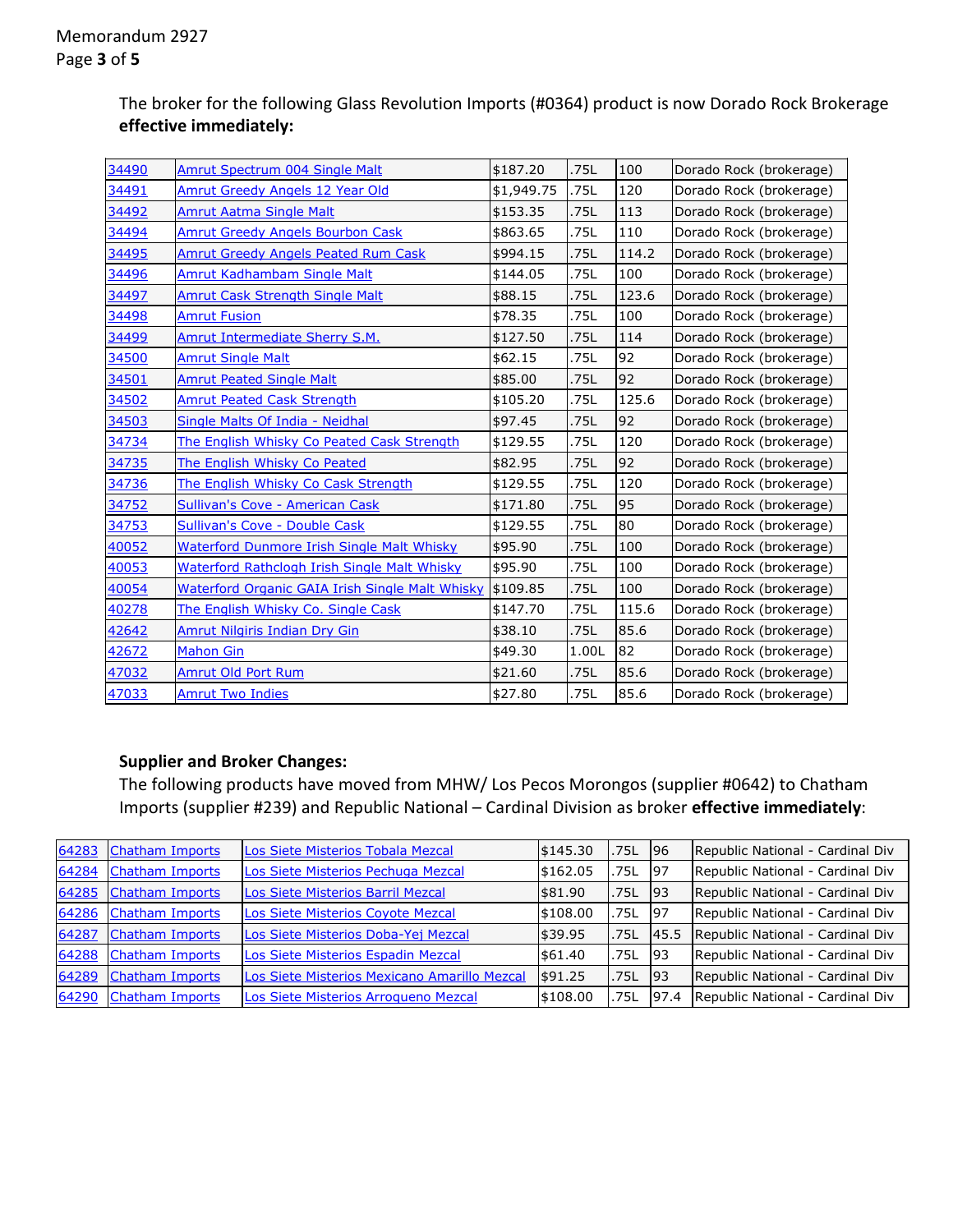The following products have moved from Barrister&Brewer/ Next Century Spirits (supplier #1066) to Next Century Spirits (supplier #1079) and Next Century Spirits as broker **effective immediately**:

| 66015 | <b>Next Century Spirits</b> | Caddy Cocktails Transfusion RTD 4Pk           | \$12.00 | $1.42L$ 12    |           | Next Century Spirits (Brokerage)          |
|-------|-----------------------------|-----------------------------------------------|---------|---------------|-----------|-------------------------------------------|
| 66016 | <b>Next Century Spirits</b> | Caddy Cocktails Half and Half RTD 4Pk \$12.00 |         | $1.42$ L $12$ |           | Next Century Spirits (Brokerage)          |
| 66214 | Next Century Spirits        | <b>Exalted Caribbean Rum</b>                  | \$20.15 | .75L          | <b>80</b> | Next Century Spirits (Brokerage)          |
| 66472 | <b>Next Century Spirits</b> | <b>Bear Fight American Whiskey</b>            | \$39.95 | .75L          | -90       | Next Century Spirits (Brokerage)          |
| 66698 | Next Century Spirits        | <b>Creek Water Cinnamon Whiskey</b>           | \$1.45  | 50ML 70       |           | Next Century Spirits (Brokerage)          |
| 66699 | <b>Next Century Spirits</b> | <b>Creek Water American Whiskey</b>           | \$1.95  |               |           | 50ML 100 Next Century Spirits (Brokerage) |

## **Supplier Changes:**

The following products have moved from Deutsch Family Wine & Spirits (supplier #0059) to Maison Ferrand USA (supplier #1043) **effective 4/1/2022**:

| 20639 | <b>Maison Ferrand USA</b> | Citadelle Gin                         | \$35.35 | 1.75L | 88   | Republic National - Cardinal Div |
|-------|---------------------------|---------------------------------------|---------|-------|------|----------------------------------|
| 42969 | <b>Maison Ferrand USA</b> | Citadelle No. Mistake Old Tom \$49.60 |         | .75L  | 92   | Republic National - Cardinal Div |
| 42970 | <b>Maison Ferrand USA</b> | Citadelle Gin Reserve Solera          | \$48.20 | .75L  | 90.4 | Republic National - Cardinal Div |
| 42971 | <b>Maison Ferrand USA</b> | <b>Citadelle</b>                      | \$38.35 | 1.75L | 88   | Republic National - Cardinal Div |
| 42972 | <b>Maison Ferrand USA</b> | <b>Citadelle</b>                      | \$22.95 | .75L  | 188  | Republic National - Cardinal Div |
| 42973 | <b>Maison Ferrand USA</b> | Citadelle Gin                         | \$22.40 | 1.00L | 88   | Republic National - Cardinal Div |

|       | 00709 Maison Ferrand USA  | Pierre Ferrand Dry Curacao                                                                      |               |  | \$30.75 .75L 80 Republic National - Cardinal Div |
|-------|---------------------------|-------------------------------------------------------------------------------------------------|---------------|--|--------------------------------------------------|
|       | 51251 Maison Ferrand USA  | Pierre Ferrand Reserve Double Cask                                                              | \$81.80       |  | .75L 80 Republic National - Cardinal Div         |
| 51252 | <b>Maison Ferrand USA</b> | Pierre Ferrand Cognac Cigare Reserve Des Dieux \$86.90 .75L 80 Republic National - Cardinal Div |               |  |                                                  |
|       | 51253 Maison Ferrand USA  | Pierre Ferrand 1840 Original                                                                    | \$45.60       |  | .75L 90 Republic National - Cardinal Div         |
|       | 51255 Maison Ferrand USA  | <b>Pierre Ferrand Ambre</b>                                                                     | \$48.60       |  | .75L 80 Republic National - Cardinal Div         |
|       | 63912 Maison Ferrand USA  | Pierre Ferrand Dry Curacao                                                                      | <b>S30.35</b> |  | .75L 80 Republic National - Cardinal Div         |

| 62550 | <b>Maison Ferrand USA</b> | Mathilde Peche | \$24.10 | .75L | 136 Republic National - Cardinal Div |
|-------|---------------------------|----------------|---------|------|--------------------------------------|
| 62551 | Maison Ferrand USA        | Mathilde Poire | \$24.10 | .75L | 136 Republic National - Cardinal Div |

| 00602 | <b>Maison Ferrand USA</b> | <b>Plantation Grande Reserve 5Y</b>        | \$25.70 | .75L  | 80        | Republic National - Cardinal Div |
|-------|---------------------------|--------------------------------------------|---------|-------|-----------|----------------------------------|
| 47286 | <b>Maison Ferrand USA</b> | Plantation Rum Isle of Fiji                | \$25.35 | .75L  | 80        | Republic National - Cardinal Div |
| 47287 | <b>Maison Ferrand USA</b> | Plantation Rum XO 20th Anniversary \$56.85 |         | .75L  | 80        | Republic National - Cardinal Div |
| 47289 | <b>Maison Ferrand USA</b> | <b>Plantation Grand Reserve 5Y Rum</b>     | \$25.35 | .75L  | 80        | Republic National - Cardinal Div |
| 47290 | <b>Maison Ferrand USA</b> | <b>Plantation Rum OFTD Overproof</b>       | \$34.35 | 1.00L | 138       | Republic National - Cardinal Div |
| 47291 | <b>Maison Ferrand USA</b> | <b>Plantation Rum 3 Stars</b>              | \$23.50 | 1.00L | 82.4      | Republic National - Cardinal Div |
| 47293 | <b>Maison Ferrand USA</b> | <b>Plantation Original Dark Rum</b>        | \$19.00 | .75L  | 80        | Republic National - Cardinal Div |
| 47296 | <b>Maison Ferrand USA</b> | <b>Plantation Pineapple Rum</b>            | \$30.35 | .75L  | <b>80</b> | Republic National - Cardinal Div |
| 47299 | <b>Maison Ferrand USA</b> | <b>Plantation Xaymaca Special Dry</b>      | \$25.35 | .75L  | 86        | Republic National - Cardinal Div |